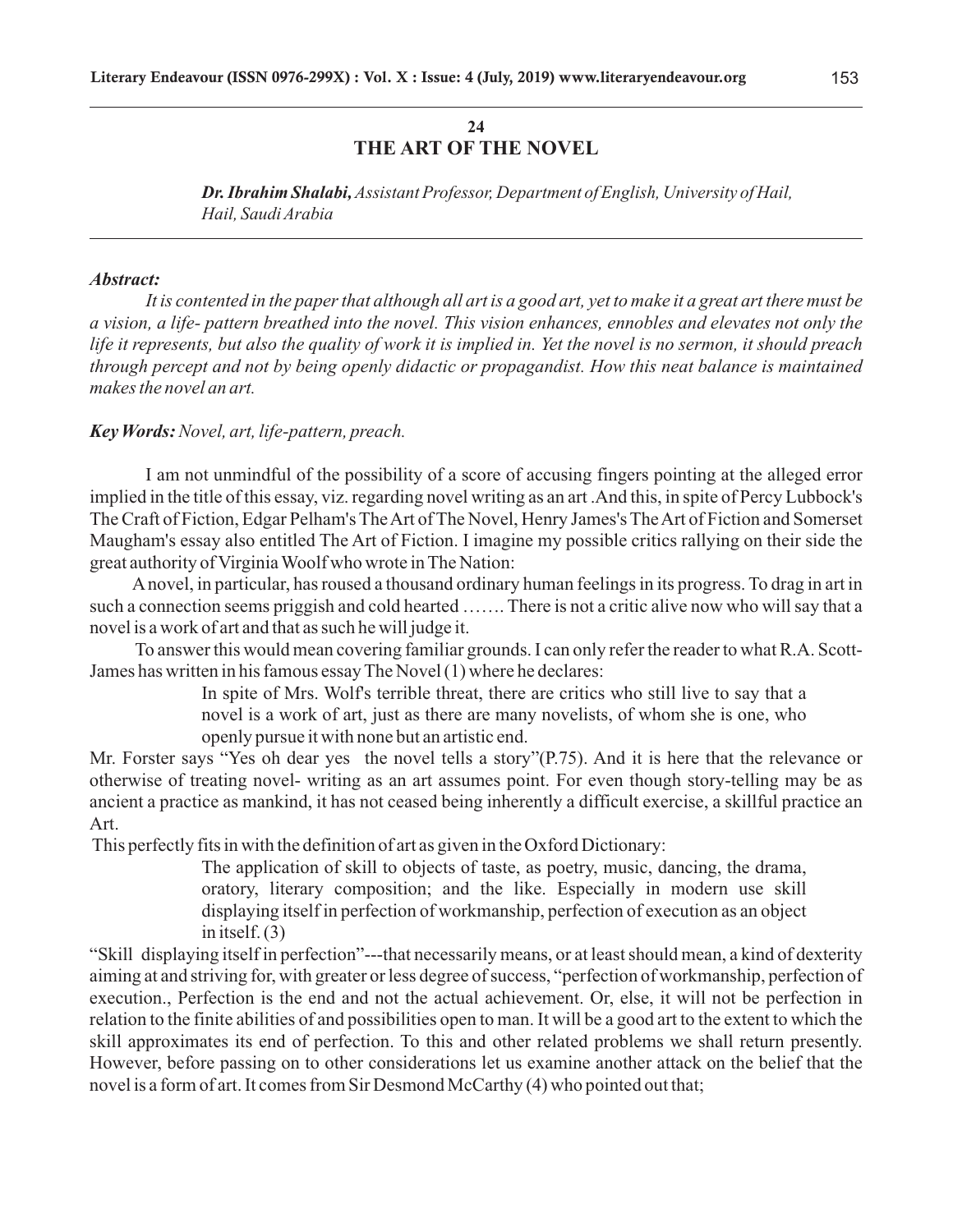It is tenable that one of the mistakes of late nineteenth- century and early twentieth-Century criticism has been to regard the novel ' a work of art' in the same sense that a Sonata, a picture, or a poem is a work of art. It is extremely doubtful whether the aim of The novel is to make an aesthetic appeal. Passages in it may be do so ; but aims also at satisfying our curiosity about life, as much as satisfying the aesthetic sense…I am inclined myself to regard it as a bastard form of art, rightly concerned with many human interests which the maker of beautiful things must eschew.

This is, as far as, one can go in denying the character of an art to the novel. And yet the logic behind the above attack is as perverse as anything can be. Besides the false opposition Sir Desmond makes between the aesthetic appeal and the satisfaction of our curiosity about life, he displays a woeful lack of understanding of the true character of the novel as a literary composition. What is worse, he completely distorts the meaning of what he terms 'an aesthetic appeal.' A novel besides being the interpretation of human life by means of fictitious narrative in prose is also a symbolic expression of its author's vision or view of a certain human situation. Now symbolization is the artist's business and a work which embodies such symbolization is undeniably a piece of art.

One sense what a novelist seeks to give in a truly great novel is not much different from what a poet aims at expressing through the subtler and more rarefied medium of poetry. More expanses can be no bar to the creation of an art-form. Its pleasures may be diffused and may lack the trenchancy of concentrated effects. It may even put a greater strain on the reader's sympathy-in terms of the qualities of suddenness, depth and resulting from a vagueness of appeal and obscurity of meaning. But what the novel loses on account of its expansiveness is more than what it makes in the form of a more sustained, varied and enduring appeal. Moreover, it requires a much greater and more difficult skill to compose a literary work on such a vast scale and to inform it with a sense of form and design than to do the same in the case of a poem. The very size of the canvas presents a challenge which can be answered successfully only by one possessing a superior skill. The novel therefore is the most artistic for this.

Another fallacy of Sir Desmond is to give a very narrow and even a partial signification to aesthetic pleasure. Our aesthetic sense is not just a bundle of physically and intellectually pleasing stimuli devoid of all philosophical, ethical and even socially useful substance. When we speak of 'aesthetic pleasure' we imply a complex of feelings the totality of which gives a certain delight at once satisfying to our sense of outer form as well as to that of inner or intrinsic rightness. Moral integrity of an artist's vision when expressed through a formally correct medium gives an abiding sense of satisfaction to a healthy taste. It would be more appropriate to call this satisfaction aesthetic joy instead of aesthetic pleasure.

Anyone who affirms this quality of giving aesthetic joy in the case of a 'sonata' a picture, or a poem while denying it in relation to a novel betrays a most erroneous appreciation of the novel as a literary form and of the true nature of our aesthetic sense. For the novel, no less than poetry, is 'a criticism of life' and the greatness of both lies in the noble and profound application of ideas to life. As such the many human interests which the maker of beautiful things must eschew do no more make of the novel, 'a bastard form of art' than the ideas on man, on nature, and on human life would make of poetry 'a bastard form of art. Hence, let us say of the novel with Percy Lubbock that "an art it must be, since a literal transcript of life is plainly impossible. The laws of art, therefore, apply to this object of our scrutiny, this novel, and it is better, other things being equal, for obeying them". (4) Poor Sir Desmond! Unfortunately for him the odds in this case are heavily against him. Try howsoever he may but the sophistication of language cannot succeed in driving a wedge between a novelist and a poet. Not only do the two have a common origin-and this cannot be dismissed as a more coincidence-they share a common heritage and a common destiny. Their art forms may be different; their motivations are not dissimilar. Only their media are different. Their r approach to life, their sensuous apprehensions, their interpretation in terms of significant symbol, may be different in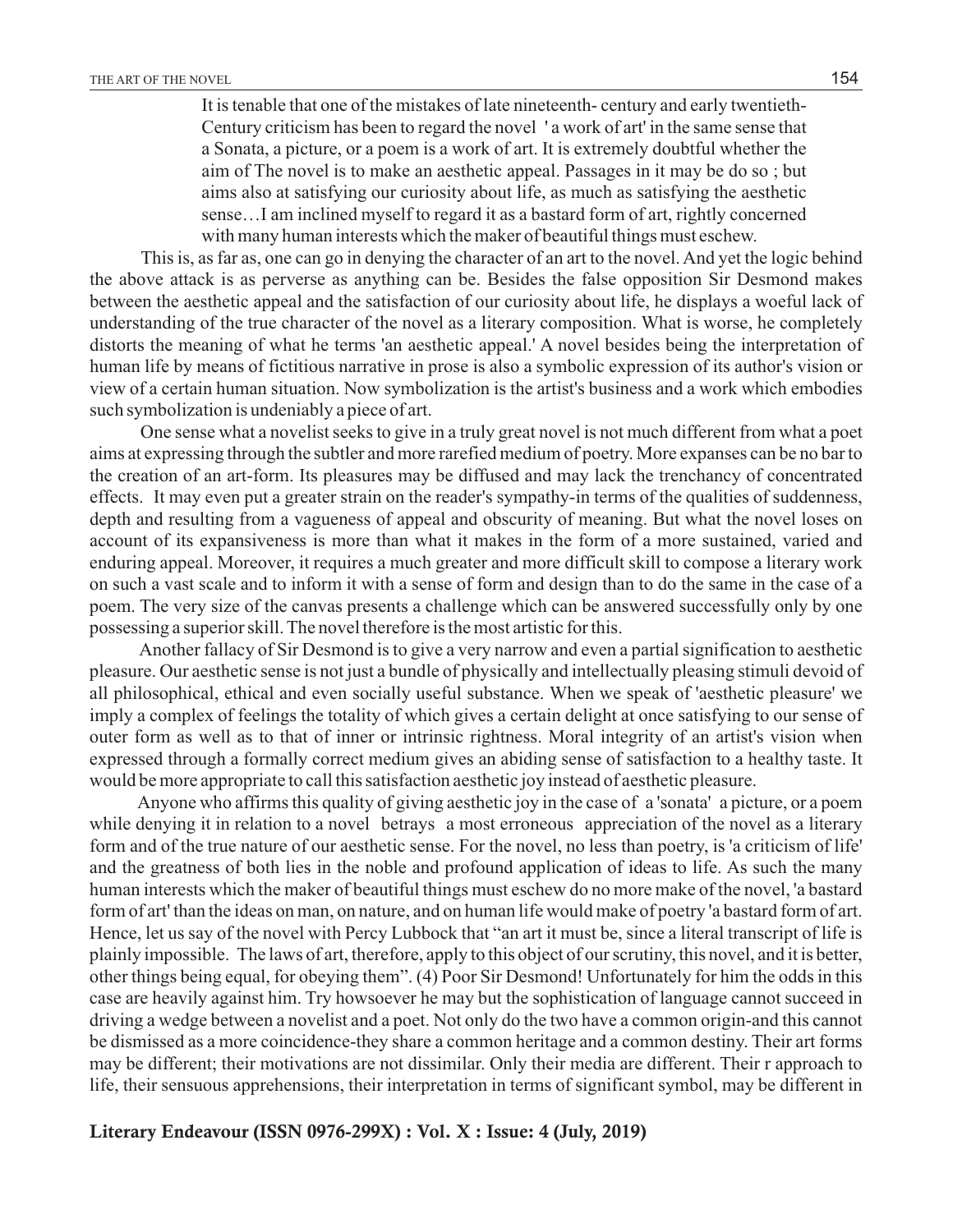degree; but they are the same in kind. That kind is the presentation of life through images. (5)

The art of the novel may be approached in two different ways. We may look upon it strictly in an analytical manner, naming and describing the various constituents or essentials which good technique and craftsmanship knit into a concrete whole. Or, we may take the novel as a finished work of art and then proceed to examine its title to greatness by applying a set of objectives aesthetic and moral standards to it. The former approach has the danger of degenerating into a mere pigeon holding or cataloguing process. The latter is bound to generate a heated controversy on the validity of the criteria applied to adjust the novel and the very sanction behind these objective standards may be questioned. Further, the first approach is bound to result in a kind of atomistic one-sidedness in which one sees and even counts the trees but misses the wood altogether .Thus if we assess a novel in the light of its particular qualities of "character", "plot" , " dialogue" , "narrative" and "background", we can boast of having performed a scientific dissection of the work , but by this very act of dissection we cause the death of "the art of the novel" which consists in the artistic unity, the life-pattern or the vision breathed in the work as a whole by its author . That's why Henry James questions the propriety of evaluating a novel in terms of its particular qualities. In his An Introduction to the English Novel, Arnold Kettle quotes aptly quotes Henry James views on the novel:

> People often talk of these things as if they had a kind of internecine distinctness, instead of melting into each other at every breath, and being intimately connected parts of one general effort of expression. I cannot imagine composition existing in a series of blocks, nor conceive, In any novel worth discussing at all, of a passage of description that is not in its intention narrative, a passage of dialogue that is not in its intention description, a touch of truth of any sort that does not partake of the nature of incident, or an incident that derives its interest from any other source than the general and only source of the success of a work of art that of being illustrative. A novel is a living thing, all one and continuous, like any other organism, and in proportion as it lives will it be found, I think, that in each of the parts there is something of the other parts . (6)

Therefore, we shall adopt the latter approach and discuss at some length what constitutes greatness in a novel, even at the risk of being charged with the adaptation of arbitrary standards. But before embarking upon the exploration and enunciation of these "first principles" of the art of the novel, it would be worthwhile to elaborate the phrase 'life- pattern' used in this essay earlier.

The word 'pattern' has been used in a variety of meanings. Pelham, for example speaks of the presence of carefully patterned design as one of the factors of romance. By this he means that in such a design incidents are dovetailed, characters are grooved and that there is an irresistible movement of action towards the inevitable conclusion.

These features are distinguished from simulation of the haphazard incongruity and inconclusiveness of life in a realistic depiction of life. Again, Robert Liddell discusses the plot as a preexisting pattern to which novelists work. (7).

 My use of 'life- pattern' is akin to the sense given to the word 'pattern' by Arnold Kettle (8) whereby it he means 'significance.' .The qualitative weight and importance, not mere utility, of what is said about life - it is this which constitutes the element of pattern in a novel as a successful work of art. New thought Arnold Kettle makes distinction between 'life' and 'pattern' as the two necessary elements in all novels which are artistically of high order of excellence, he avers in conclusion. 'Life and pattern are not, in truth, separable. Pattern is the way life develops.'

Thus the Life -pattern breathed in the work as a whole is the quality, of human interest as viewed, felt and experienced by the novelist and given a shape, a meaning, and significance by and according to his vision or moral and philosophical outlook on life and the world.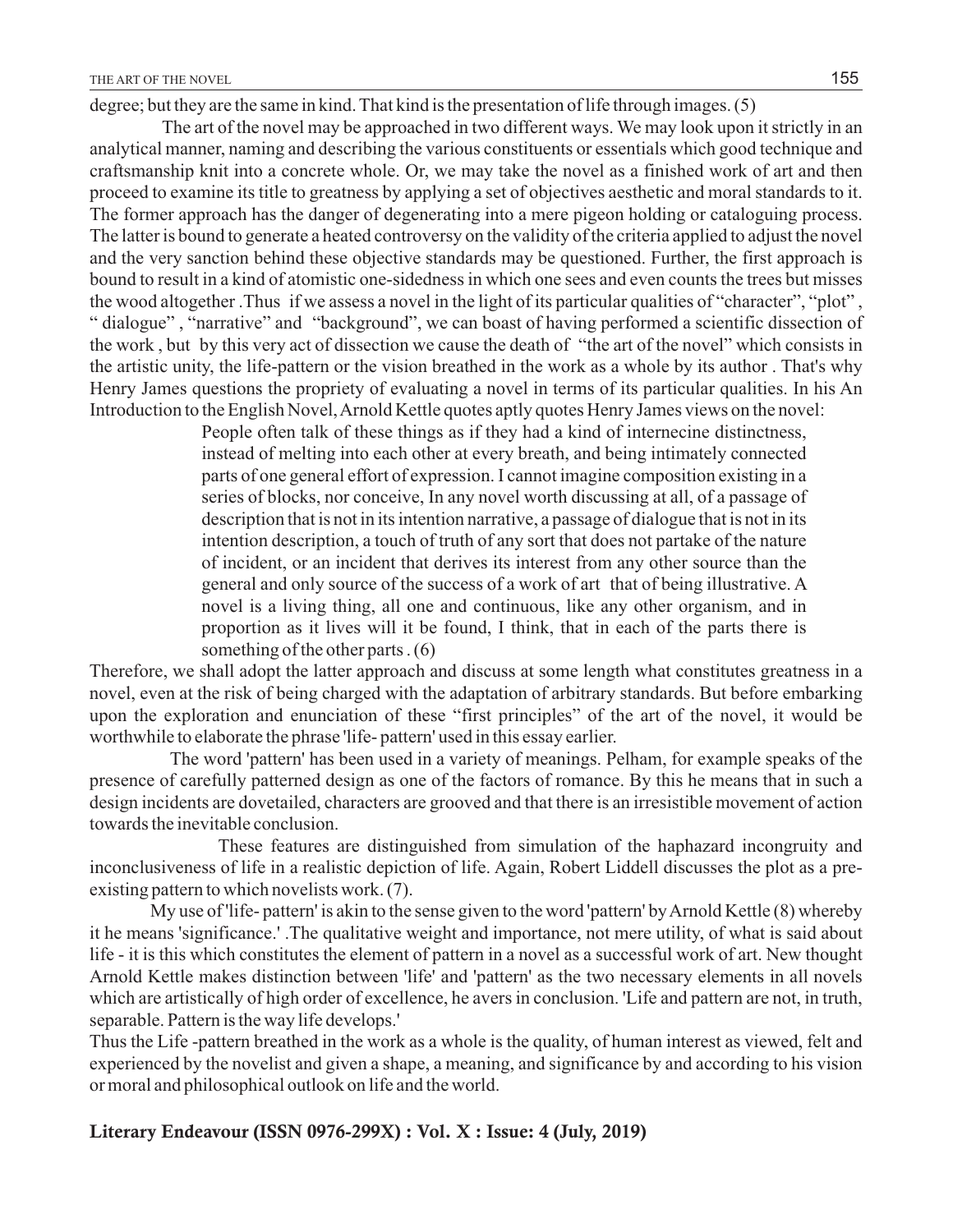The 'life pattern' can never be a moral. It can never be neutral between the right and wrong without being openly didactic, it cannot but have definite implications necessarily of moral nature in its broadest sense. Any literary theory which advocates moral apathy under the slogan of objectivity in art and 'art for art's sake' is fraught with pernicious consequences.

Now it is easier for us to discuss the prime question: What constitutes greatness in a given novelfi

The greatness of a work of art cannot be left at the mercy of oscillations of literary fashion, nor can it be measured in terms of pre-conceived critical formula. Yet we all know that it is not impossible to call such a novel great even though it may not always be easy to explain why it is so. Again, even if we are able to formulate the reasons why we regard a particular novel as great, there is no certainty that the same set of reasons will necessarily be applicable to another novel also considered great by usfi

The better truth is that in matters aesthetic formulistic judgments and cut and dried assessments are both difficult and undesirable. Then there is the question of relative greatness. To take an example, between *War and Peace* and *Anna Karenina*, the judgment as to which is greater of the two novels is bound to vary from man to man. Merely academic reasons of better construction, more powerful and convincing characters and situations cannot ipso facto put *Anna Karenina* in a higher place than the other novel has been infinitely far more popular a novel than *Anna Karenina.* 

Again, the application of different formulae will focus light on different sets of novels competing for greatness. Thus, if the test is a plot of spiritual significance, hypothetical and/ or didactic situations and characters of super-human dimensions, *Crime and Punishment*, *Wuthering Heights and Tess of the D'Urbervilles* may qualify. If it is plot of an integrated and coherent pattern, life- like situations and realistic characters, our choice fall on *Anna Karenina*, *Madam Bovary* and *Pride and Prejudice*. Yet all literary and critical formulae are good servants but bad masters. Moreover, in any artistic judgment however conscientious and honest, there are bound to be subjective undertones. All this renders the task of judging a novel as great all the more difficult.

Are we then to give up our quest of what makes a novel great in sheer despair as hopeless taskfi All the countless difficulties notwithstanding, I think the situation is not bad.

The first and most decisive thing which determines the greatest novel is the presence in it of what Pater (9) termed 'something of the soul of humanity! '. The distinction made by him between good art and great art is of the greatest relevance here. The greatness of a novel cannot be assessed merely in terms of formal and technical excellences. As Pater illuminated:

> …. the distinction between great art and good art depending immediately, as Regards literature at all events not on its form , but on the matter. Thackeray's *Esmond*, surely, is a greater art than *Vanity Fair*, by the greater dignity Of its interests. It is on the quality of the matter it informs or controls, its variety, Its revolt ,or the largeness of hope in it, that the greatness of literary art depends, as *The Divine Comedy* , *Paradise Lost*, *Less Miserable* , *The English Bible* are great art,…if it be devoted further to the increase of men's happiness, to the redemption of the oppressed, or the enlargement of our sympathies with each other, or to such presentment of new or old truth about ourselves and our relation to the world as may ennoble and fortify us in our sojourn here, or immediately, as with Dante to the glory of God , it will be also great art.

I have quoted Pater at such length because he has clenched the issue with great force and without ambiguity. Mere verbal polish and stylistic elegance cannot make a novel great. We may or may not agree with Longinus when he says "thought and language in literature are for the most part interfolded each in the other "(10) and "for beautiful words are the true and peculiar light of the word." (11) But the fact remains